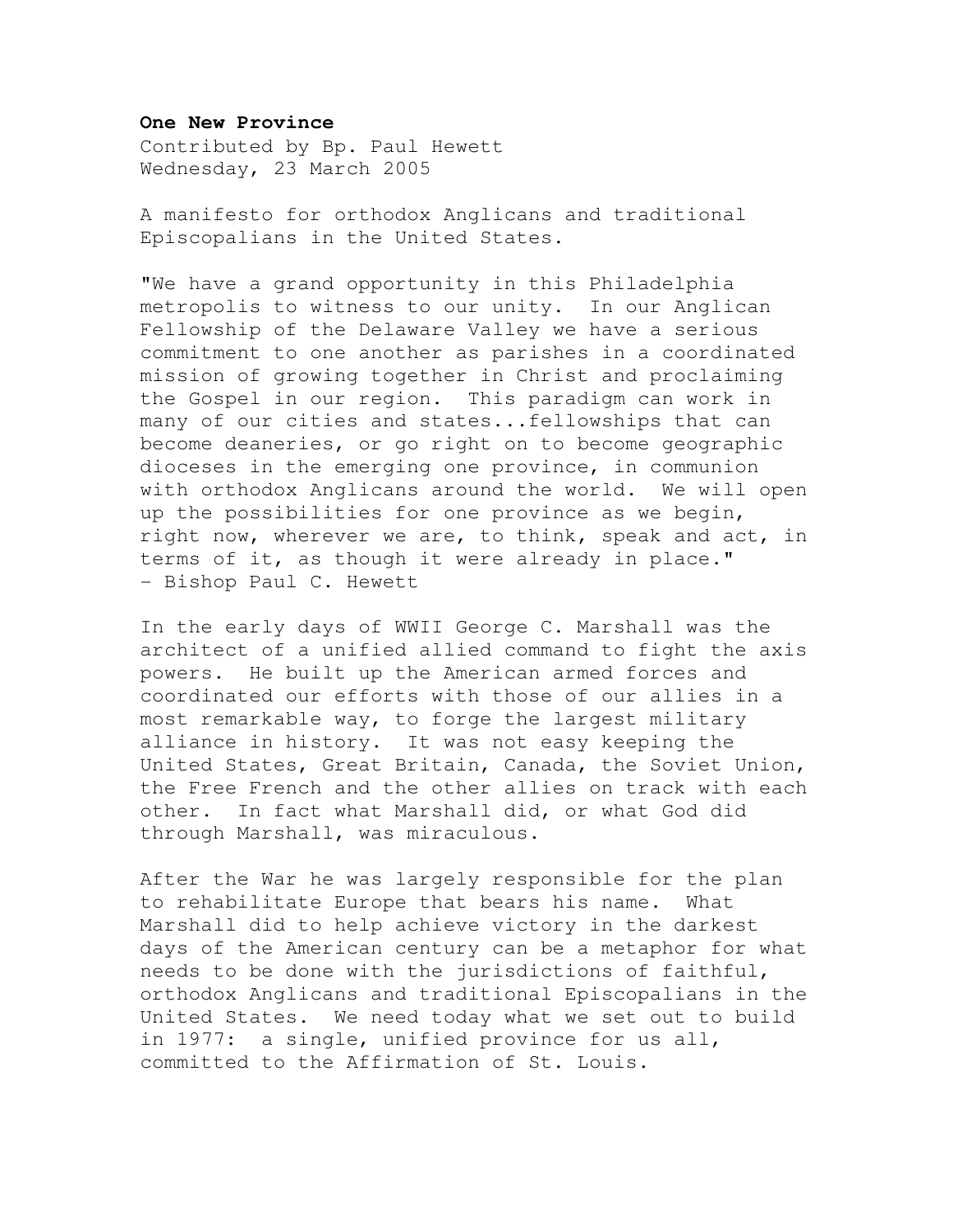Another metaphor for what God wants us to do is provided by Thomas Watson, the son of the founder of IBM. There came a time when an entirely new computer was needed, to integrate the functions of nine older models. What he proposed was exceedingly bold, and no one knew exactly how to build it. But he staked the entire company on finding a way. He turned IBM inside out to come up with the answers. So important was the new prototype that he ran IBM right to the edge of meltdown. The successful product dominated the world market for years and was the basis for a new era of technological breakthroughs.

There are eight jurisdictions and groups which can become one province: the Anglican Catholic Church (ACC), the Anglican Church in America (ACA), the Anglican Mission in America (AMiA), the Anglican Province in America (APA, which is working toward full unity with the Reformed Episcopal Church [REC]), the Diocese of the Holy Cross (DHC), Forward in Faith/North America (FiF/NA), and the Province of Christ the King (PCK). What new paradigm might there be for the bishops, clergy and people of these jurisdictions to become one province?

Here are nine steps toward a single new province.

1. We soak everything we are and do in prayer and thanksgiving for one another. Cathedrals and parishes can include in their cycles of intercession all of the orthodox Anglican parishes in their region, irrespective of jurisdiction. Daily prayer and thanksgiving for one another leads to all kinds of new communication, cooperation, pulpit exchanges and clergy covering for one another. Our prayers and thanksgivings open us to the kinds of miracles God wants to work in our midst...the kinds of miracles he has been working since we left Egypt for the wilderness.

2. As Forward in Faith/United Kingdom moves towards the new free province in England, we can all continue to build bridges with them. We will all want to be related to the new province there, and so we will have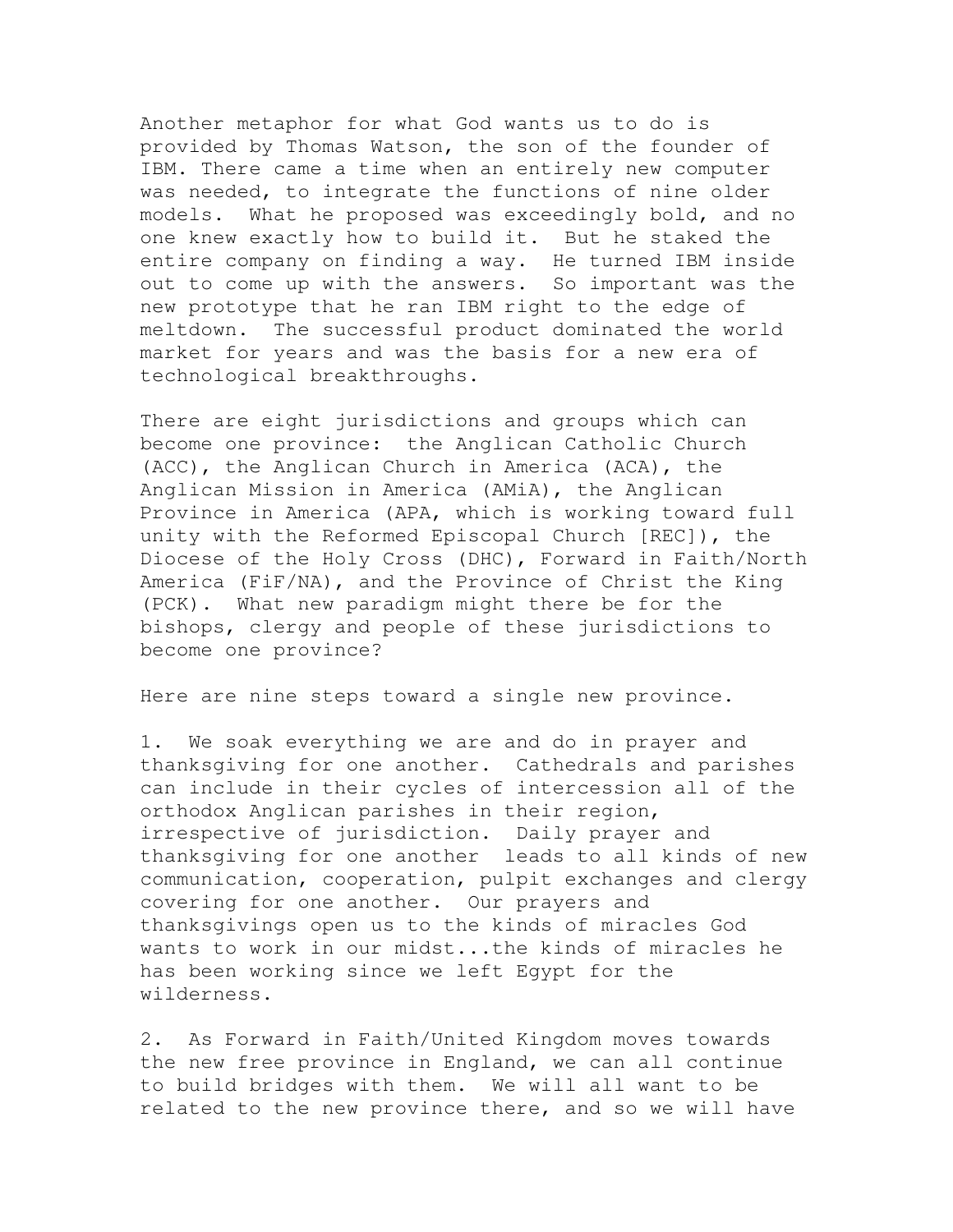London as a point of common convergence. Since the new free province in England will be part of the Church of England, and since our one new province in the United States will be in communion with it, our new province will be part of the Anglican Communion, or the part of it which is re-aligned and orthodox. Meanwhile other links are being forged with orthodox Anglicans in other parts of the world, especially in Africa, with the remnants in Scandinavia, and with the Polish National Catholic Church. These links have a unifying effect on us.

3. There are national jurisdictions which are committed to organic unity with each other, namely, the APA and the REC. All of us will get important clues for our own situation by paying attention to theirs. There are other national jurisdictions which are opening up new channels of communication with each other, and cooperating more at the local level. There are more instances of people from one jurisdiction attending the synods of others. We recall the example of the Antiochian Orthodox Church, which at one time had two separate jurisdictions in the United States. They became a single jurisdiction when one of the bishops said to Metropolitan Philip, "You are a better man than I. So you look after the whole thing." That kind of courage and humility is a miracle of God's grace.

4. A vital key to our unity is geographic planning. The Anglican Fellowship of the Delaware Valley was formed in the Philadelphia metropolis two years ago, with a potential of over 20 orthodox parishes. As we slowly erase the existing jurisdictional lines, this Fellowship can someday become a diocese, a building block in the emerging one province...perhaps the first such building block. A number of metropolitan areas and other regional groupings and states are ready to become fellowships. A state with a large number of parishes can become a diocese in the emerging one province. The bishops and their clergy and parishes call a synod and elect one of their number as a diocesan. Even now, before this happens, bishops of a region can occasionally meet, across jurisdictional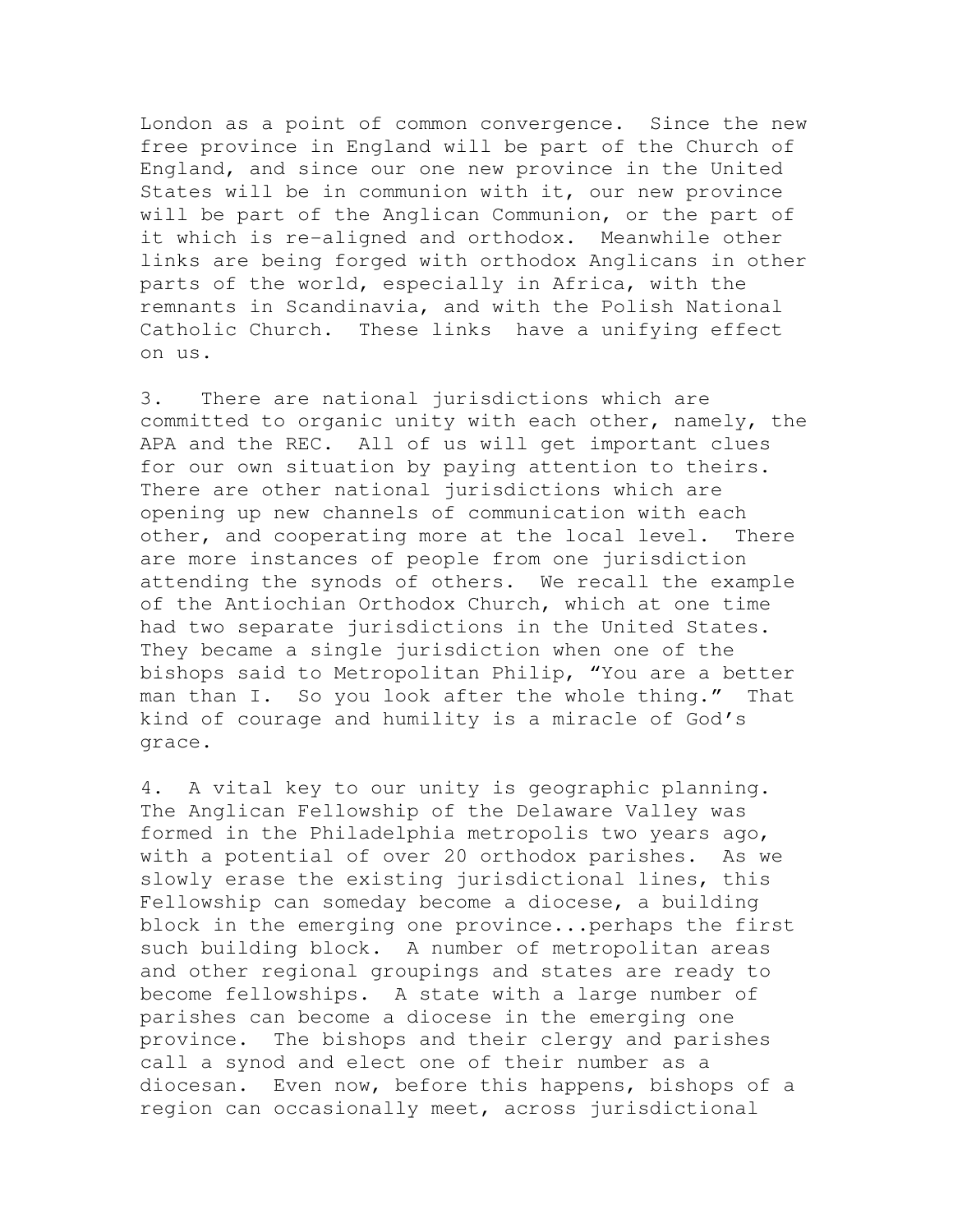lines, to pray and break bread and engage in kingdom thinking.

5. Clergy, laity and young people can attend the youth camps of other jurisdictions. Our camps are opportunities to get to know each other well, and form lasting friendships. One way to build a geographic diocese is to let it grow out of the camp experience, where bishops, clergy, laity and young people are together in a eucharistic community with daily teaching and witnessing. Last month's Camp in W. Jefferson, NC, the "Anglican Life Adventure Camp" included the APA, the REC and the DHC. Last week's camp in Dewitt, MI, "St. Michael's West" included FiF/NA and DHC. We can make a long list now of Anglicans sharing each others' camps.

6. Para-church organizations foster cooperation and common understandings. We can cite the good work of the Prayer Book Society. Clergy in the Society of the Holy Cross come from various jurisdictions. In the Society they are all in communion with one another, and have many opportunities for collaboration. The Fellowship of Concerned Churchmen continues its mission for unity. Last September's rally in Wilmington shed light upon our path. Festivals of Faith are dotting the landscape. The shared Pilgrimage in Fond du Lac opens doors, not least to Bishop Grafton's intercession.

7. It has long been Archbishop Robert Morse's conviction that an effective headquarters of a single province would be in Washington, D.C., close to the embassies, think tanks, colleges, military bases and places of civic pilgrimage. The Archbishop or Presiding Bishop of a new province would reside there and have his own diocese, comprised of the counties around the Capital.

8. For the proper revision of the 1928 Book of Common Prayer, a Standing Liturgical Commission of scholars from the various jurisdictions can draft a new Prayer Book for the new province.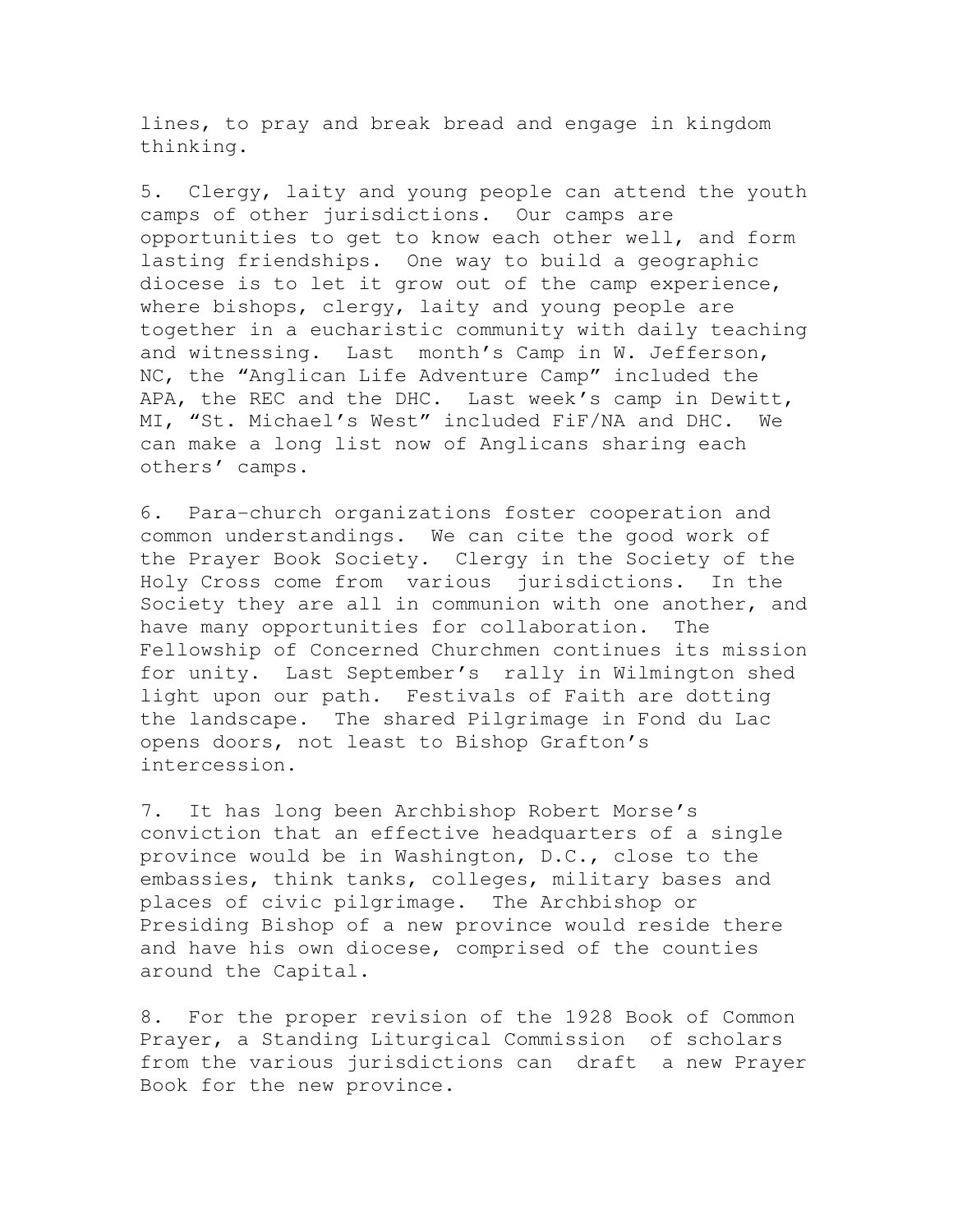9. Think, speak and act as though the new province is already in existence. This tends to bring it about in a powerful way. Refuse ingrown, narrow jurisdictional or denominational thinking, speaking or acting that limits God and grieves the Holy Spirit. The Holy Spirit is not very interested in our territorial squabbles. He wants us to learn "Kingdom Thinking," which is to see geographic regions as the places where we work together to present the claims of Christ to every person living in them, people who are starving for the Gospel.

All nine of these steps are being taken simultaneously: (1) Prayer, (2) the new province in England, (3) mergers of existing jurisdictions, (4) regional fellowships and emerging new geographic dioceses, (5) youth camps, (6) membership in para-church organizations (7) a headquarters in Washington, D.C. (8) revision of the Prayer Book and (9) Kingdom thinking.

It is all too human to say that a single province is humanly impossible to achieve. In fact, it is true that a single new province is humanly impossible. Many of the things God does in our midst are humanly impossible. It is humanly impossible that we have come this far. It was humanly impossible for the Israelites to get out of Egypt, go through the wilderness, and enter the Promised Land. Jesus' Resurrection is the impossible possibility. It was humanly impossible for 13 colonies that were virtually separate and sovereign nations to form these United States of America. St. John of the Cross said, "to get to a place where you do not want to go, you have to go by a path that does not exist." Not everyone wants to leave his comfort zone and strike out into uncharted territory, willing to let God help us with the amazing miracles and breakthroughs he has in store for us. But as we move out, as the militia Christi, the Lord shows us how to "make our luck" as we go along, and to trust that He has a vocation for us as Anglicans.

We can open ourselves to the possibilities of "breakthrough thinking." The Lord has his ways of showing us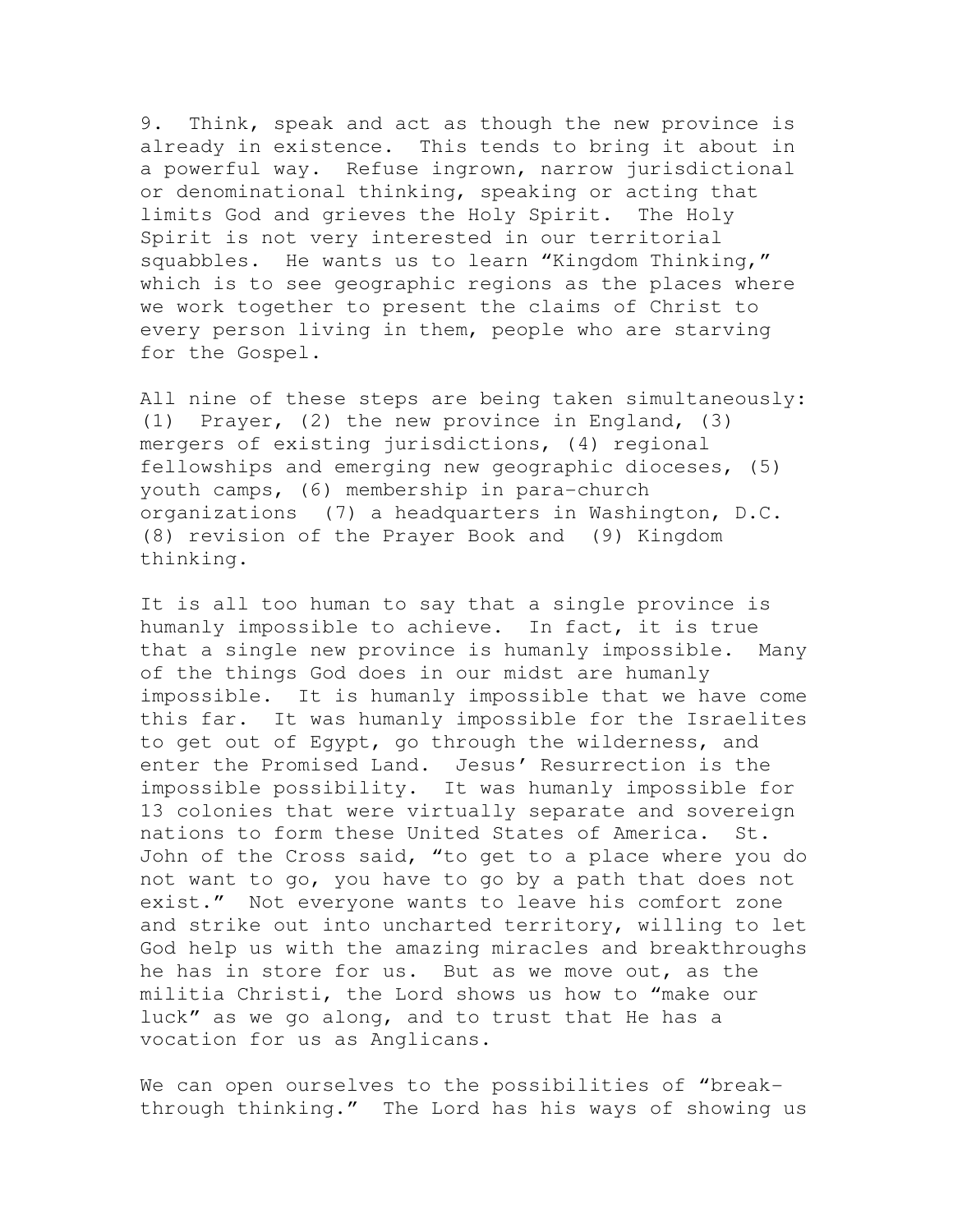what this is, not least from Holy Scripture. Breakthrough thinking is moving toward seemingly impossible goals through new and creative approaches, and letting go of entrenched patterns of thought, behaviour and organizational structure that bind us to the mundane and keep us from reaching our goals. That is what Jesus did on the Cross. The Holy Spirit is always releasing apostles and prophets into the Church, who are listening deeply to what He is saying to them, to break out of old ruts and be broken in repentance and humble service.

We can do no less than Thomas Watson, who was willing to turn IBM inside out, and stake its entire future on a bold plan to build a new computer that integrated the functions of nine older models, even though no one at the time knew quite how to do this. It is important for us to press on, because the Holy Spirit has opened up a window of opportunity for us. This is the kairotic moment for us to relinquish the existing pattern of guerilla units and become one army of the Lord, in the terrible battle which is upon us, the battle for Truth. We are to present the claims of Christ to everyone within sound of our voice.

The Church is the Sacrament of the Holy Spirit, the Spirit of unity. The Church's unity is the sign to shattered, splintered humanity of wholeness and new life in Christ. Our unity is a given. We cannot make the Church one. It already is one. What we do is reveal this unity, or obscure it. In the Holy Spirit, in lowliness and meekness, with patience, forbearing one another in love, eager to maintain the unity of the Spirit in the bond of peace, we reveal the essential unity of the Body. In our own pride, prejudice, ignorance and unwillingness to submit to the mind of Christ, we obscure the unity of the Body. Where we have erred, (and all of our jurisdictions have made mistakes) we can come together in mutual repentance, and ask forgiveness of one another. Nothing reveals the unity of the Body like mutual repentance. We can agree to go forward with greater discipline in critical areas such as marriage standards for our bishops, clergy and people, by grandfathering, without